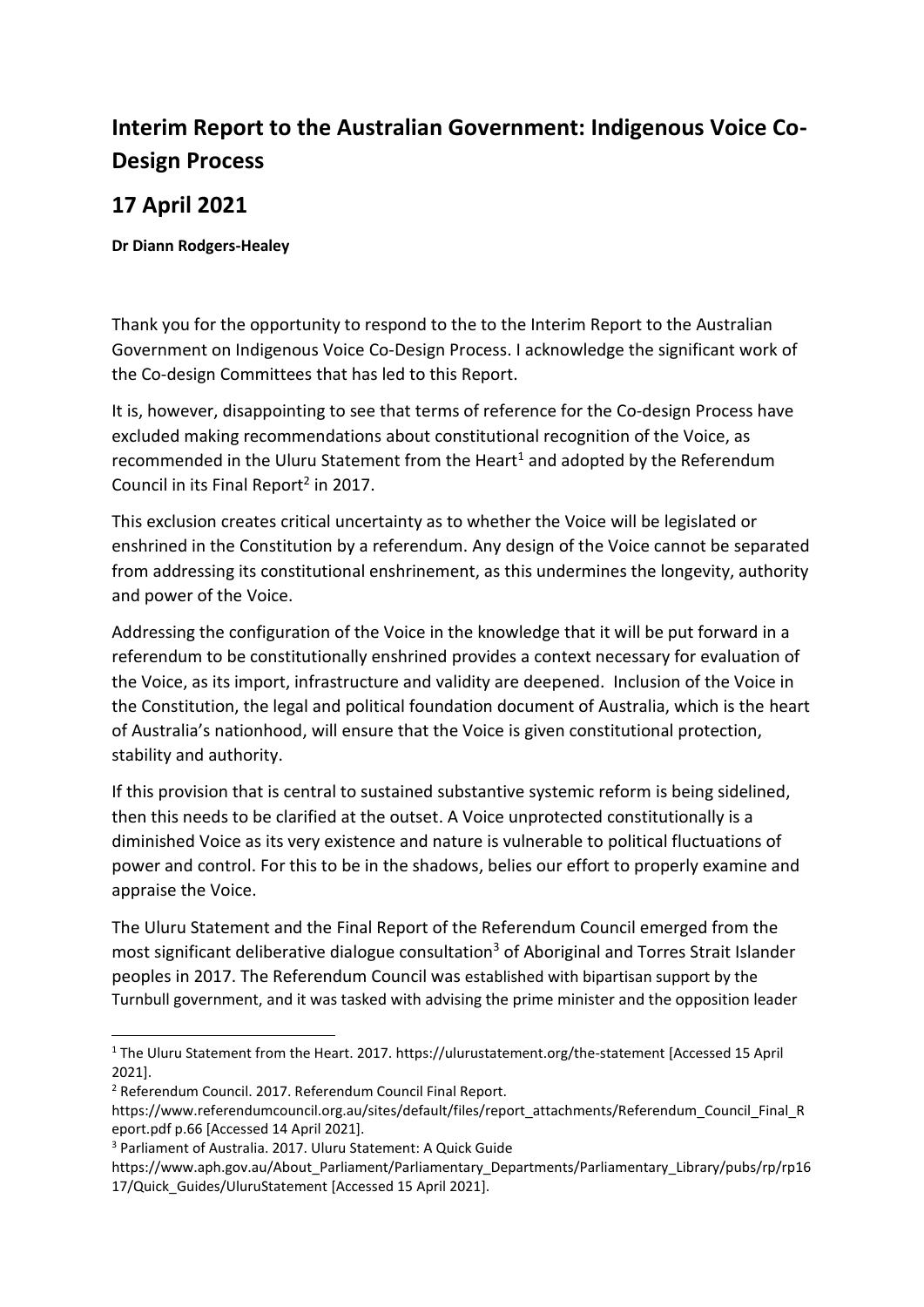on next steps towards a successful referendum to recognise Aboriginal and Torres Strait Islander peoples in the Constitution. The Referendum Council's Final Report recommended for a referendum to amend the Constitution and recognise a representative body that gives Aboriginal and Torres Strait Islander First Nations a Voice to the Commonwealth Parliament. The Council provided the overall context for consideration of the Voice.

It was explicitly stated in the Referendum Council's Final Report<sup>4</sup>, "In consequence of the First Nations Regional Dialogues, the Council is of the view that the only option for a referendum proposal that accords with the wishes of Aboriginal and Torres Strait Islander peoples is that which has been described as providing, in the Constitution, for a Voice to Parliament."

The pursuit of a Voice *in* Parliament rather than a Voice *to* Parliament does not ensure the primacy of Aboriginal and Torres Strait Islander people's participation and their selfdetermination in what was resolved in a formal and legitimate way as the Uluru Statement from the Heart, and presented in the Final Report to the then Prime Minister and the Leader of the Opposition in June 2017. The pursuit of a Voice in Parliament risks rejection by Aboriginal and Torres Strait Islander people and the many<sup>5</sup> who are advocating for constitutional recognition, as this reform is only symbolic and minimalistic in nature.

In 2018 the Government promised a referendum on constitutional recognition before the next election<sup>6</sup>. The Government must honour its election commitment to a referendum once a model for the Voice has been settled to ensure that a First Nations Voice to Parliament is protected by the Constitution. In his first Press Club address, Mr Wyatt reiterated this and said, "the Morrison Government has put aside \$7.3 million for a codesign process to "improve local and regional decision making" while \$160 million has been allocated for a future referendum once the model has been determined<sup>7</sup>."

Following a referendum in the next term of Parliament on the enshrining of a First Nations Voice in the Australian Constitution, legislation for the Voice must then be passed. This will give the Voice its foundational legitimacy, power and stability, while enabling Parliament to refine its effectiveness. Sequencing legislating the Voice after the referendum will also ensure that there is less potential in the community for confusion over the referendum.

<sup>4</sup> Referendum Council. 2017. Referendum Council Final Report.

https://www.referendumcouncil.org.au/sites/default/files/report\_attachments/Referendum\_Council\_Final\_R eport.pdf p.66 [Accessed 14 April 2021].

<sup>5</sup> CQ University Australia and Griffith University. 2021. Australian Constitutional Values Survey 2021. https://www.cqu.edu.au/\_\_data/assets/pdf\_file/0021/190092/australian-constitutional-values-survey-2021.pdf [Accessed 17 April 2021]

<sup>6</sup> Coalition Government. 2019. Our Plan to Support Indigenous Australians. [online] ParlInfo. Available at: https://parlinfo.aph.gov.au/parlInfo/search/display/display.w3p;adv=yes;orderBy=dateeFirst;page=0;query=% 22support%20indigenous%20australians%22%20Content%3ALiberal%20Date%3A01%2F05%2F2019%20%3E% 3E%2 031%2F07%2F2019;rec=1;resCount=Default [Accessed 16 April. 2021].

<sup>&</sup>lt;sup>7</sup> NITV. 2019. Federal government commits to referendum on Indigenous constitutional recognition in the next three years. 18 July 2019. https://www.sbs.com.au/nitv/article/2019/07/10/federal-government-commitsreferendum-indigenous-constitutional-recognition-next [Accessed 16 April. 2021].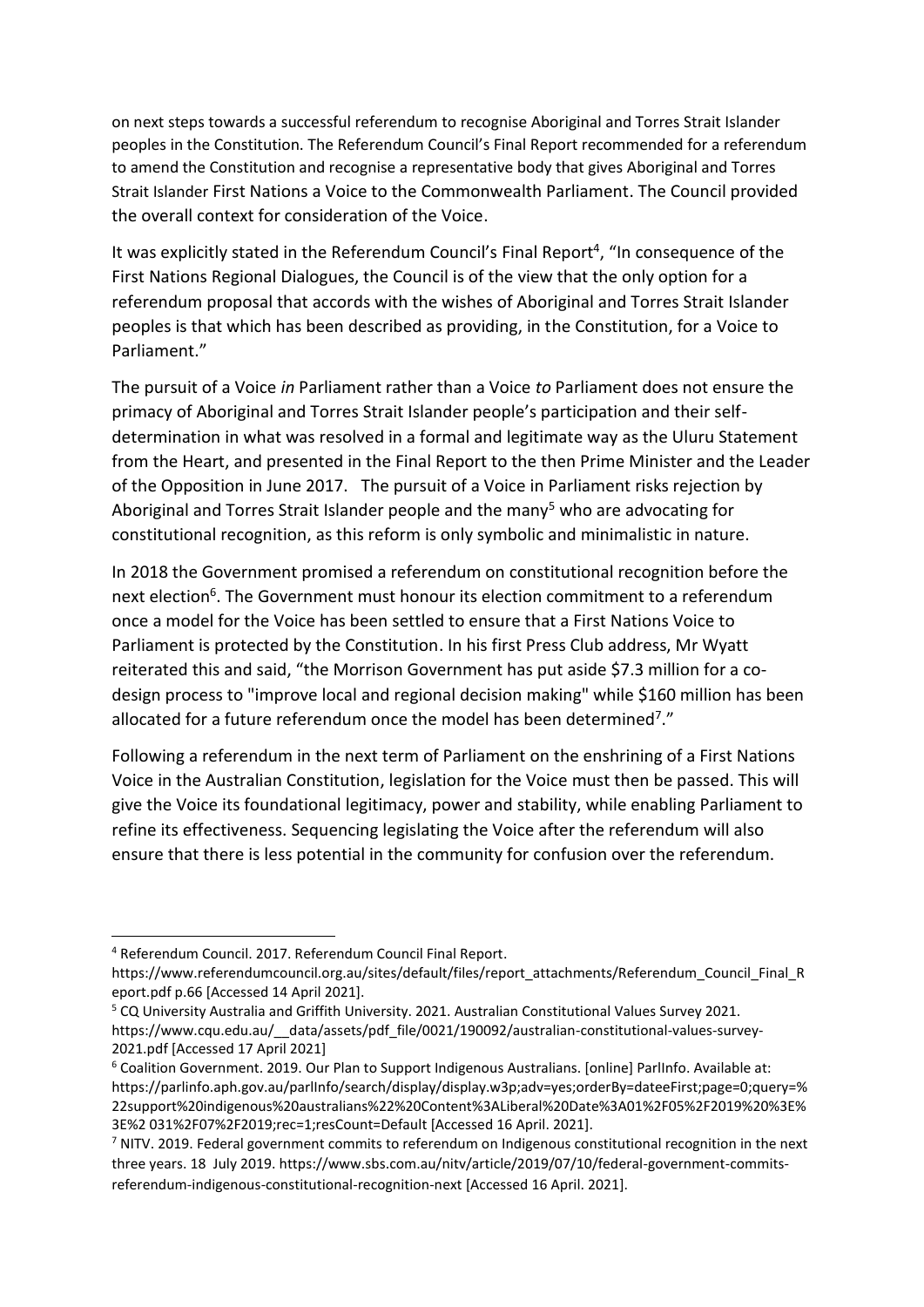Diversity in representation and expertise must characterise the membership model for the National Voice so that it is authentically representative, structurally inclusive, has sufficient scale of membership, and appointments are not determined by ministers or government, but solely by Aboriginal and Torres Strait Islander people. It is important that the structure of the National Voice enables effective consideration of the concerns of First Nations People rather than be disabled by factors such as size of membership, support frameworks, inadequate resources and funding.

The proposed maximum 18 member composition<sup>8</sup> for a National Voice with 2 members per jurisdiction would be potentially challenging, given that 2 members would need to represent each state, territory and the Torres Strait Islands.

Furthermore, for strengthened connection of the National Voice to issues at the coalface, it would be effective for local and regional Voices to provide views from local communities and for this membership to have agency in ensuring that their views and concerns are addressed. Being structurally linked to the National Voice<sup>9</sup> will enable continuity, grass roots representation and agency.

Voices at a national, regional or local level would require capacity building and resources in order to ensure good governance and effectiveness. The leadership style used in all of these tiers is critical so that power is shared and inclusive, and voices that are not dominant are given equal consideration, and overall national concerns, as well as issues specific to local and regional areas are addressed. Cohesion rather than just a siloed focus will enable macro and micro national reforms.

The proposed obligation on the Australian Parliament and Government to consult the National Voice on Laws which are "special measures<sup>10</sup>" under the Racial Discrimination Act 1975, is extremely disconcerting, as these laws should not be in the Australian Constitution in the first place and should be repealed. This proposed obligation reduces the legitimacy of the National Voice from the outset, as it leaves open the possibility for legal discrimination required by the government to be considered and sanctioned by the Voice against First Nations people, whom it represents. It would be more effective for the Voice and the government to reform any residual discriminatory laws upon the establishment of the Voice rather than provide a mechanism for the laws to be enacted.

As the overall orientation is on the National Voice acting in an advisory<sup>11</sup> capacity to parliament and the government, either initiated or requested, it would be useful for this

<sup>8</sup> Aboriginal and Torres Strait Islander National Voice. 2021. https://voice.niaa.gov.au/sites/default/files/2021- 01/detailed-national-voice-proposal.pdf [Accessed 16 April. 2021].

<sup>9</sup> National Indigenous Australians Agency. 2021. National Codesign Group. Aboriginal and Torres Strait Islander National Voice https://voice.niaa.gov.au/sites/default/files/2021-01/detailed-national-voice-proposal.pdf [Accessed 17/4/21].

<sup>&</sup>lt;sup>10</sup> National Indigenous Australians Agency. 2021. National Codesign Group. Indigenous Voice Proposal Explainer 1. 2021. https://voice.niaa.gov.au/sites/default/files/2021-02/proposal-explainer-1-advice-toparliament-and-government.pdf [Accessed 16/4/21].

 $11$  National Indigenous Australians Agency. 2021. Indigenous Voice Proposal Explainer 1. https://voice.niaa.gov.au/sites/default/files/2021-02/proposal-explainer-1-advice-to-parliament-andgovernment.pdf [Accessed 16/4/21].